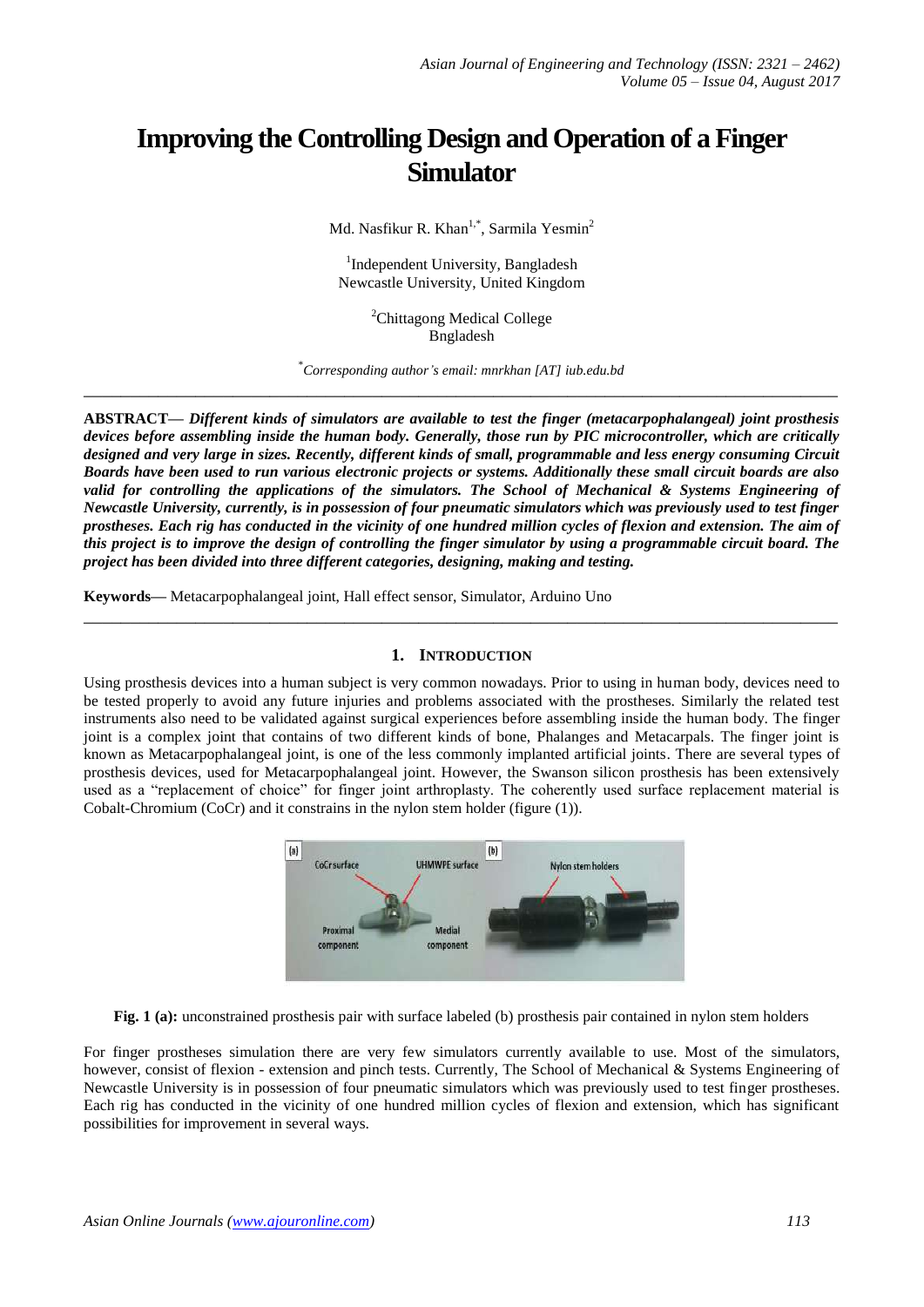#### **2. STRUCTURE OF THE SIMULATOR**

The finger simulator is a machine with single station and the load across the simulator can be varied for flexion-extension and pinch, and flexion-extension speed can be varied along the lubricant and the temperature. The simulator is basically designed for MCP (metacarpophalangeal) prostheses, although it can be used to simulate any other joints prostheses with appropriate loads, motion and dimensions. It flexes prosthesis cyclically over a 90 degree range of motion, which represents the loading light in the time of flexion-extension. Next it applies a powerful static load to imitate pinch grip [3].



Fig. 2.1: Side view of the finger wear simulator [3]

In the middle of the simulator, there is a bath (1), where testing took place. The test Prosthesis (2) is mounted in two holders in the bath. One of these holders is representing the metacarpal bone (3), which holds stationary and the other one represents the proximal phalanx (4), which is oscillated against the action of the tendons (5). Both holders has shoulders, which helps to fix their locations. The metacarpal bone holder is mounted into the base of a square section cantilever (6) and load can be measured in two directions through eight strain gauges (7), which are mounted on the cantilever. The phalanges holder is held in a clamp and it rotates freely through the arc (8). It stands between a stainless steel base plate (10) and a polymeric arc piece (9). A moving pulley (11) has been attached to the base plate and which represents the volar plate and the metacarpal ligaments [3].



**Fig. 2.2:** Plan sight of the finger simulator [3]

A pneumatic cylinder (12) is also mounted on the bath along a stainless steel rod, which was acted as a 'thumb'. The pneumatic cylinders provide the flexion-extension and pinch mechanisms, which are positioned above and behind the bath. Besides, pulleys guide the tendons from the bath to the pneumatic cylinders (two), which individually provides flexion (13) and extension (14). These cylinders are built on an aluminum slider (15) and connected by a universal coupling (16) to the large cylinder (17) at the rear of the framework [3].Along that, another pneumatic cylinder (18) is amplified as a 'flexor stop fork' (19), which is appeared across the aluminum slider. When the large cylinder (17) is activated the flexor adjuster (20) and pulled against the flexor stop fork. Two steel rods (21) each mounted within a pair of bushes allowed movement of the light aluminum slider during the activation period of the light cylinder [3, 10]. Previously this system was controlled by two large PIC micro-controllers, which are outdated. Along that, the controlling system also had lots of weaknesses. As example, it was too big in size; programming codes were unchangeable, consuming a lot of energy and very critically designed etc.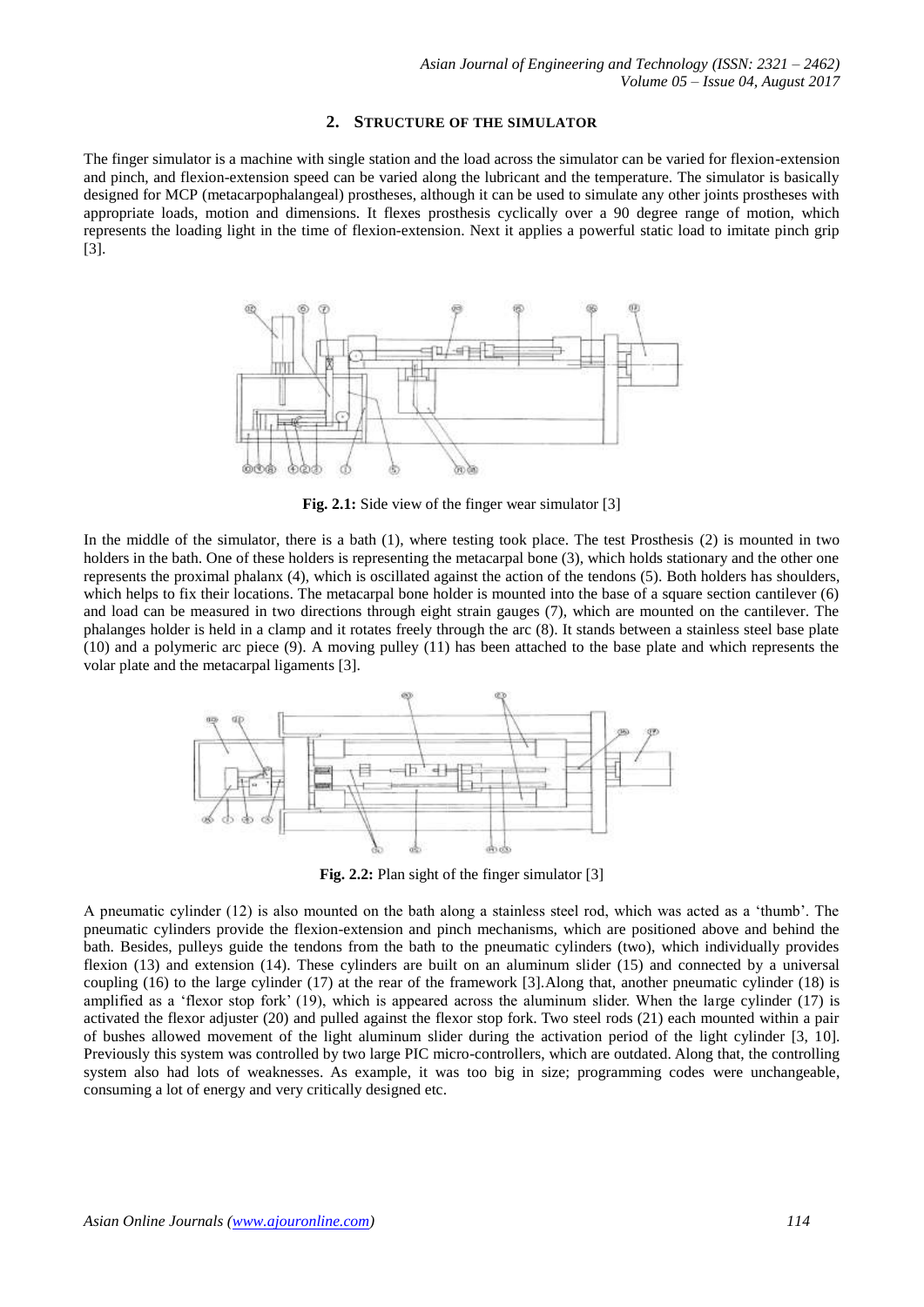

**Fig. 2.1:** The finger Simulator [2]

## **3. DESIGN AND SIMULATION**

To design the controlling system of the simulator by using Arduino Uno Rev3, firstly, we made a logical flow chart to build the circuit and design\write the programming codes (Figure 3.1). After that, we designed and built the circuit according to the flowchart and a proper programming code for IDE software is written, which runs the Arduino Uno Rev3 according to the objectives of the project [7, 8].



**Fig. 3.2:** Flow Chart of working procedure of the Finger Simulator

Before, practically working with the Arduino Uno Rev3, relay and the simulator, we try to draw the basic diagram of the circuit, where all the sectors have been mentioned along the Arduino Uno Rev3, Relay and simulator [8].



**Fig. 3.2:** Basic Circuit Design

Next, we build the preliminary design of the circuit, which is consisting of the sensors, 8-channel relay switch and the Arduino Uno Rev3. The following figure (3.3) shows the connected (wired) circuit board. Here, we also add a 24V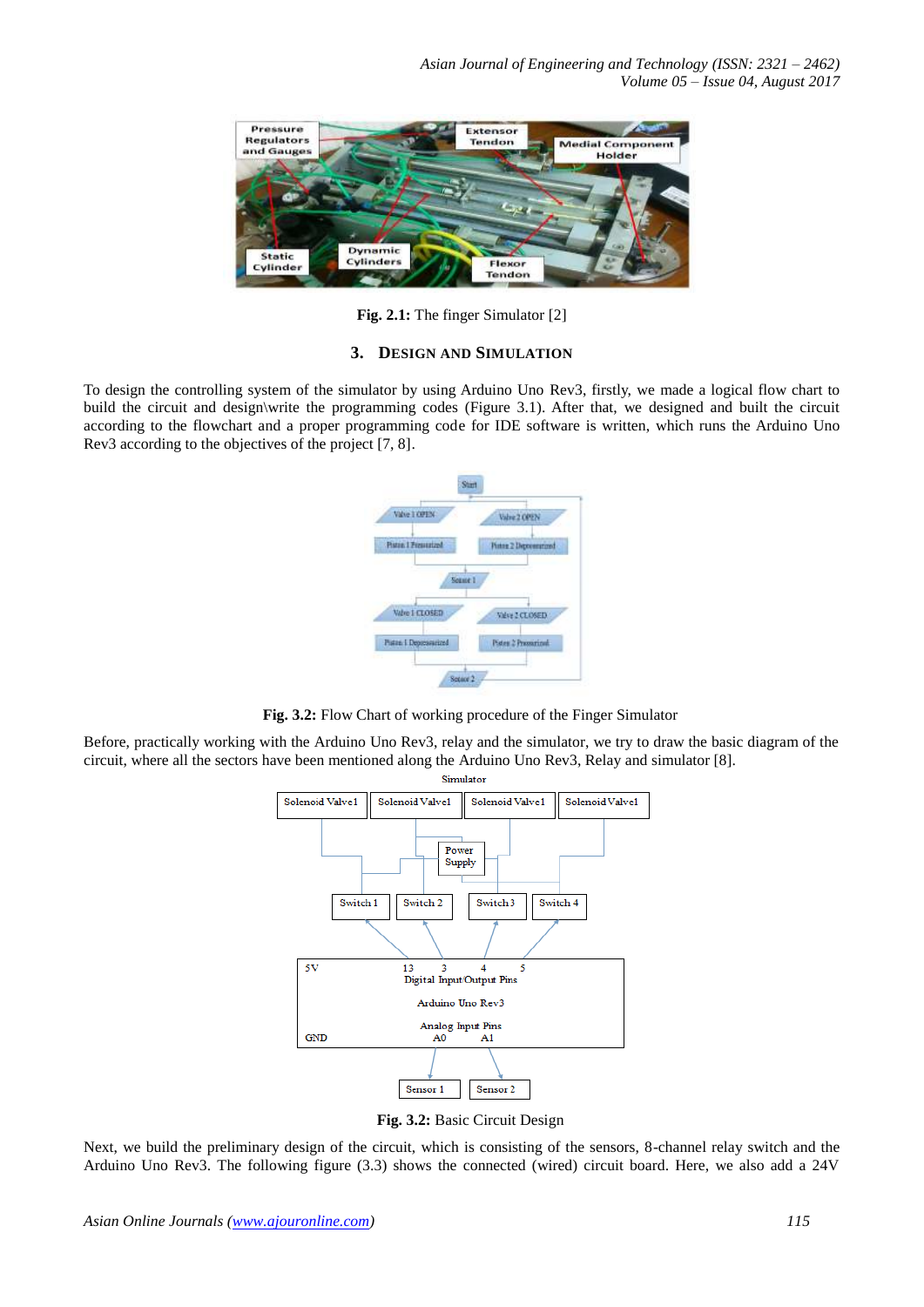power supply, which helps to run the simulator and through the 8-channel relay we try to control the simulator with the 5V Arduino Uno rev3.



**Fig. 3.3:** Wired circuit, including the Arduino and the Relay

To sum up, it can be said that, the flow chart explains how the solenoid valves react upon the signals from the magnetic sensors and how it responses with the timer. Along that, a loop process needs to be understood properly.



**Fig. 3.4:** Complete Flow chart to run the simulator

## **4. CONCLUSION**

The main method used in this simulation system is using automation system to control and develop an appropriate design for the system to achieve the goal to build an advanced finger simulator. We accomplished the designing goals in three different steps, as power supply provides the energy, Arduino Uno Rev3 controls the system and the relay works as a converter to accomplish the predictable and correct outcomes. In the end, the programming requirements have been achieved and all the section wired together along the simulator to run the testing, with predictable and successful outcome. This Project can be useful for the manufacturers of different kinds of simulator or similar kinds of testing equipment, and also can be useful to control any systems with minimum space and that also can help to reduce exceeding use of energy and power, such as electricity. So, overall it could be a beneficiary project for laboratories, hospitals and manufacturing industries.